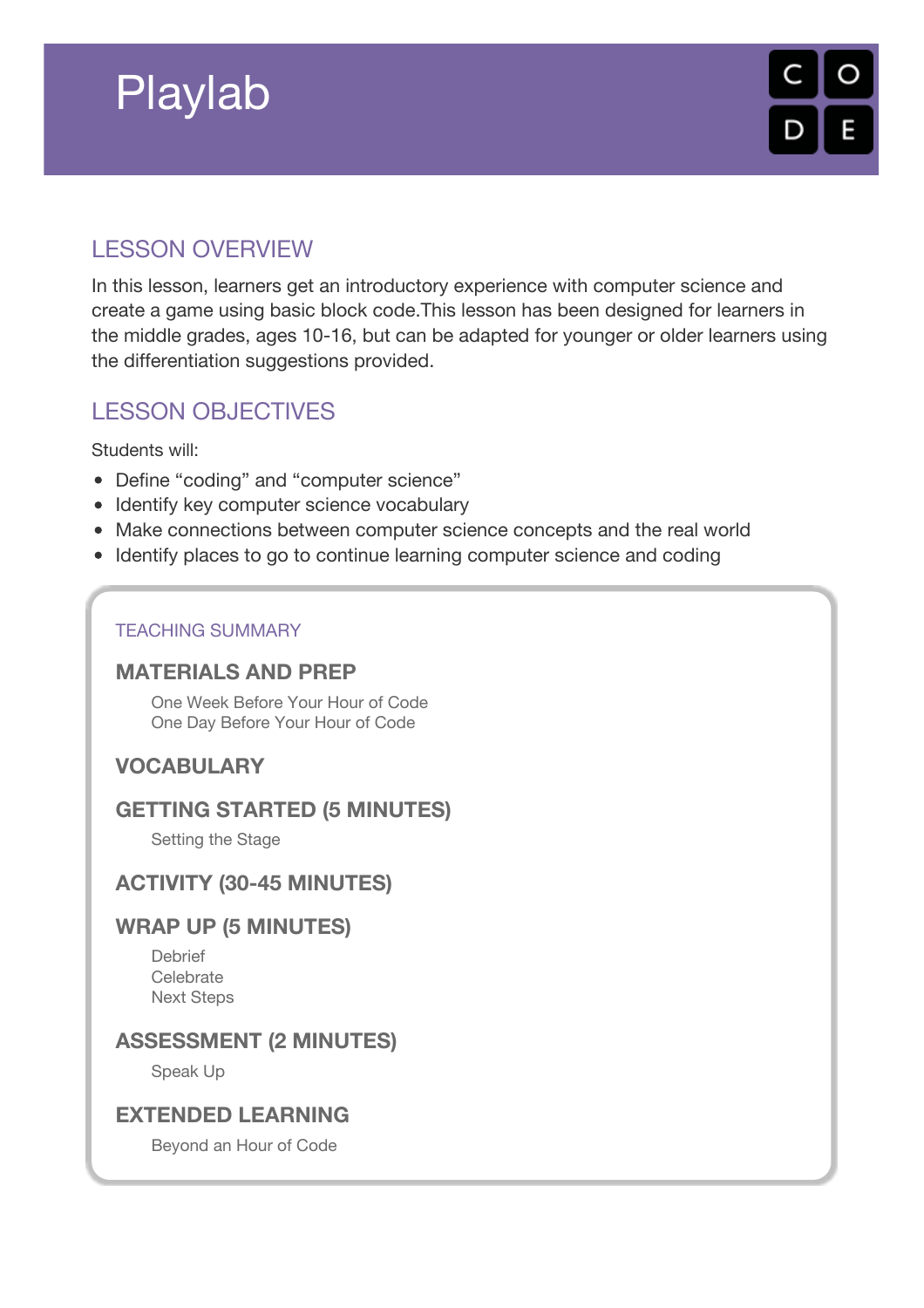# <span id="page-1-0"></span>MATERIALS AND PREP

<span id="page-1-1"></span>One Week Before Your Hour of Code

- Review the Hour of Code [Educator](http://hourofcode.com/resources/how-to/) Guide and Best Practices from [Successful](http://www.slideshare.net/TeachCode/hour-of-code-best-practices-for-successful-educators-51273466) Educators in order to begin to plan your Hour of Code event.
- [Register](http://hourofcode.com) your Hour of Code eventif you'd like to receive swag or classroom support.
- Review and complete the online tutorial yourself: [Playlab](https://studio.code.org/s/playlab/stage/1/puzzle/1)
- Be sure to test it first before asking your students to complete it. Check your technology and decide if you need to troubleshoot anything in advance of your Hour of Code.

<span id="page-1-2"></span>One Day Before Your Hour of Code

- Write the words "coding", "programming" and "debugging" on the board or add them to your word wall if you have one.
- Each student who completes the activity should receive a certificate. [Print](http://code.org/certificates) one for everyone in advance to make this easier at the end of your Hour of Code.

# <span id="page-1-3"></span>VOCABULARY

- **code** (v) to write code, or to write instructions for a computer.
- **Debugging** Finding and fixing problems in your algorithm or program.
- **Program** An algorithm that has been coded into something that can be run by a machine.

# <span id="page-1-4"></span>GETTING STARTED (5 MINUTES)

#### <span id="page-1-5"></span>Setting the Stage

Welcome students to class and very briefly introduce the day's activity.

*Say: "Today we're going to spend one hour learning to code. Has anyone here heard the term "code" before? What does it mean?"*

Students might mention that a "code" is like a secret message, or that it's related to computers in some way.



Explain that in computer science, "code" means a set of instructions that a computer can understand. Let students know that today, they are going to practice "coding,"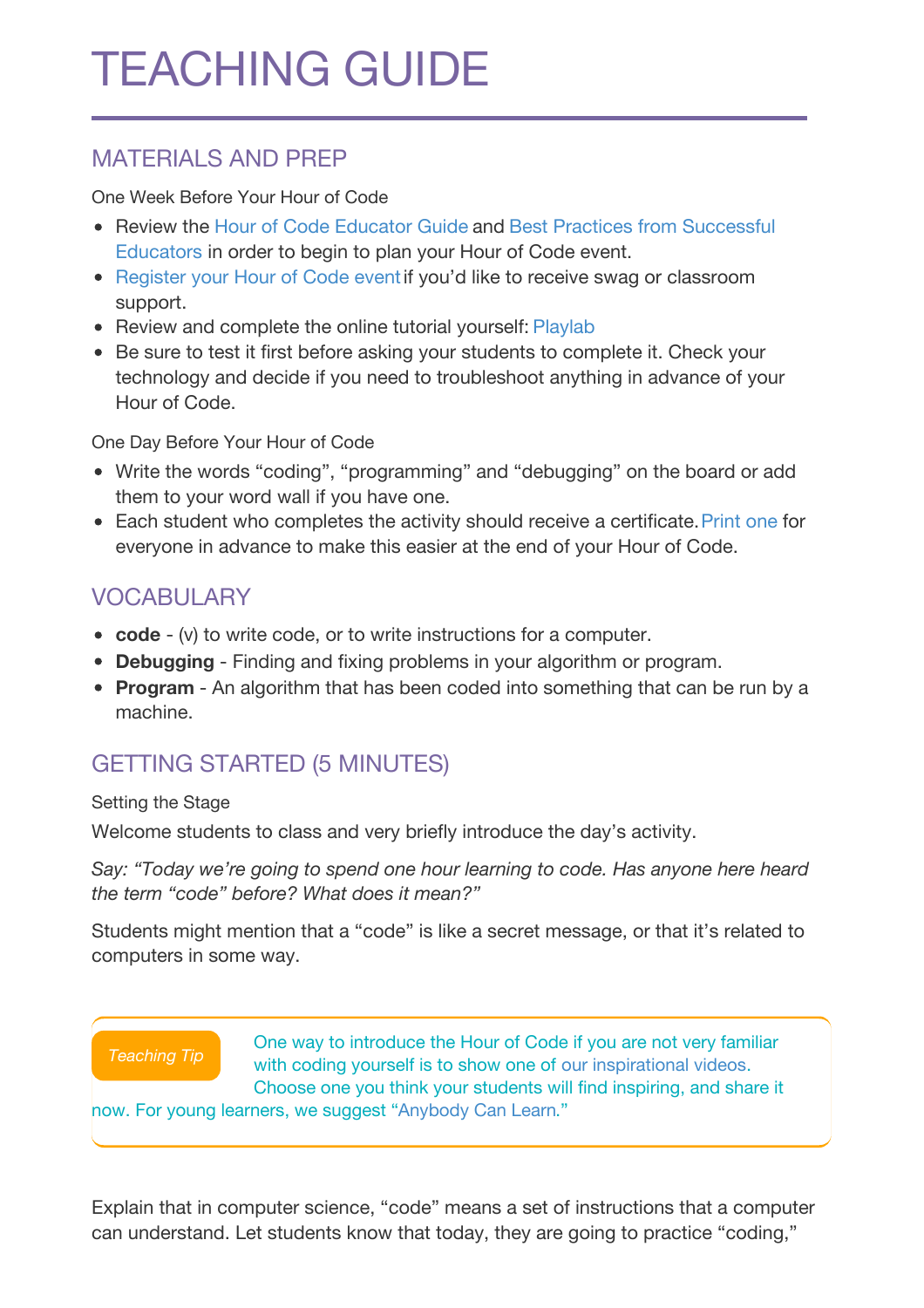"programming" and "debugging".

Define:

- **Coding** means to write code, or to write instructions for a computer.
- **Programming**, similarly, means to write code or instructions. Today, you will program with blocks on the computer (if you're using an online tutorial) or with pen and paper (if you're using an unplugged activity).
- **Debugging** means to check code for mistakes and try to fix errors.

Ask students to think about what their ideal next step might be after high school graduation. Ask students to raise their hand if they believe that next step will require them to use a computer. Everyone should raise their hand, because computers are all around us…in our phones, in our cars, even in our microwaves and dishwashers!

Ask students to guess how many K12 schools there are in the United States of America. The answer is around 100,000. Now ask students to guess how many of those K12 schools offer a course in computer science. The answer is less than 1 in 4 schools. That means that less than 25% of the US population has the opportunity to learn computer science in school. Ask students: how does this impact a young person's ability to land their dream job or get into their ideal college, if they have little to no experience with computers? And this problem exists not just in the US, but all over the world.

Explain that across the globe, young people just like your students are participating in Hour of Code as a way to bring awareness to this injustice – the lack of access to computer science education. Your class will be taking part, not just to learn the basics of CS and have a little fun – but also to take a stand and use your voice to speak up about the importance of CS for all.

# <span id="page-2-0"></span>ACTIVITY (30-45 MINUTES)

Challenge your students to complete the [Playlab](https://studio.code.org/flappy/1) tutorial.

Depending on the age and ability of your students, you might consider:

- For middle and high school students, we suggest you choose tutorials that allow free play and creation of apps or games. You can have students work independently or in pairs or small groups. There are many other tutorials on [code.org/learn](http://code.org/learn) that allow for free creation, including the Make a Flappy Game] (https://studio.code.org/s/playlab/stage/1/puzzle/1) and our new beta tool [AppLab](https://code.org/educate/applab).
- For younger students, we suggest you break your class into pairs or very small groups (three to four students each) and ask each group to work together to complete the tutorial using pair [programming](https://youtu.be/vgkahOzFH2Q).
- For adult learners, the Write your first [computer](https://studio.code.org/hoc/1) program tutorial works extremely well either as an independent challenge or a pair programming activity.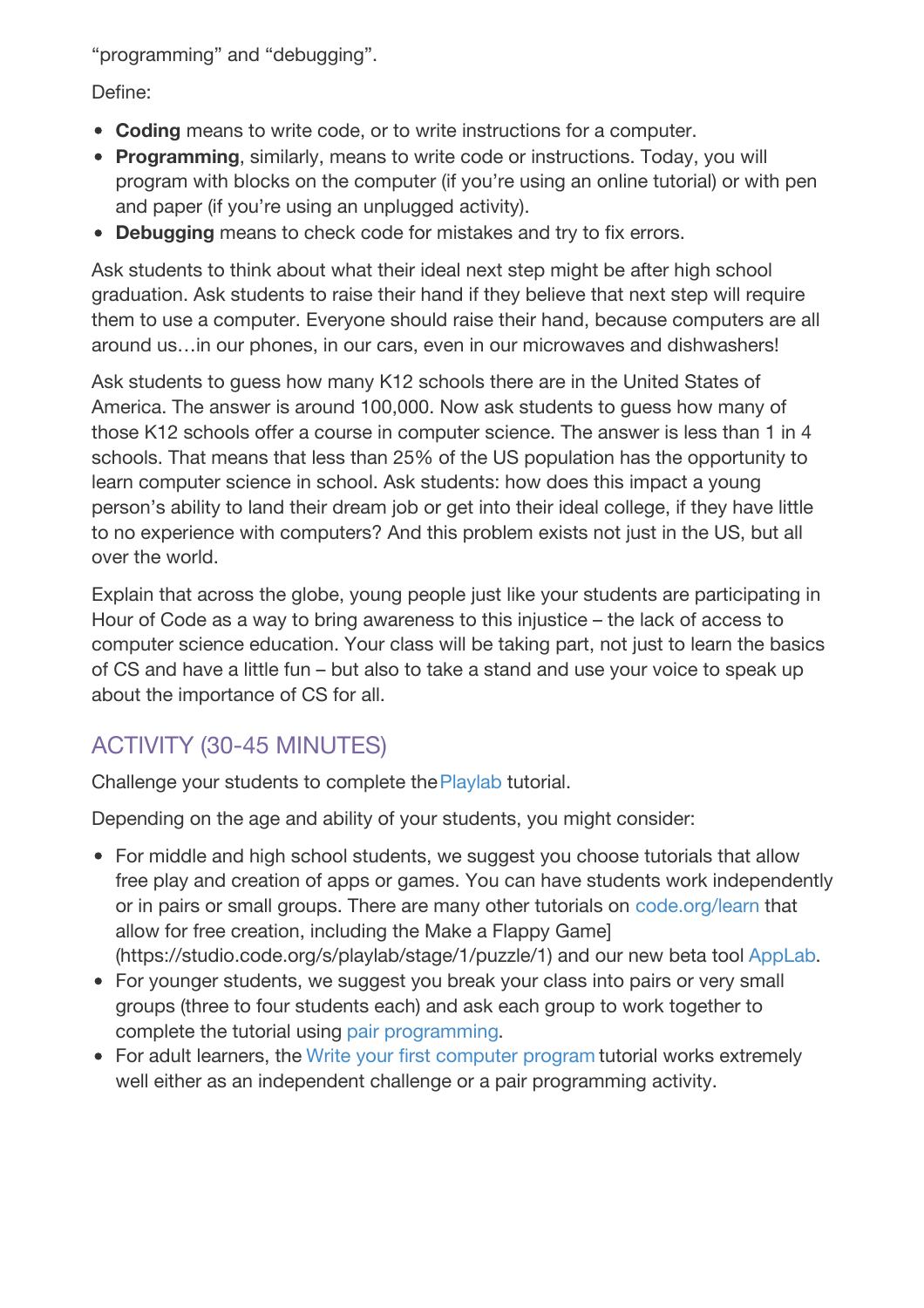

Be sure to play through your chosen tutorials yourself, before asking your students to attempt them. That way you'll know what to expect and can make decisions about whether to let students choose their

own tutorial, or if you want to assign tutorials based on student needs.

If a group or individual finishes early, they can attempt another tutorial by visiting [code.org/learn.](http://code.org/learn)

### <span id="page-3-0"></span>WRAP UP (5 MINUTES)

#### <span id="page-3-1"></span>**Debrief**

Facilitate a "Turn and Talk." Ask students to share their game, app or final product with a friend for feedback. Then switch and check out your partner's app or game. Ask a few groups to share out their experience: what did you learn about how apps and games work today? How do you feel having had the opportunity to study computer science?

#### <span id="page-3-2"></span>**Celebrate**

Explain that you are spending one hour coding today, because this week is CS Education Week, and millions of other students across the globe have also been learning one Hour of Code this week. Congratulate students on being part of this world wide movement

Give each student a [certificate](http://code.org/certificates) with his or her name on it.

#### <span id="page-3-3"></span>Next Steps

Let students know that if they enjoyed today's activity, they have many options for continuing to code. Encourage students to visit code.org/learn for a list of options, or, if you're planning any of the extension activities that follow, tell students what's coming next in your classroom.

### <span id="page-3-4"></span>ASSESSMENT (2 MINUTES)

#### <span id="page-3-5"></span>Speak Up

Challenge students to share some aspect of their Hour of Code experience on social media using #hourofcode as a way to lend their voices to this world wide movement. Students can share their game, images, videos or just their thoughts.

# <span id="page-3-6"></span>EXTENDED LEARNING

#### <span id="page-3-7"></span>Beyond an Hour of Code

After your Hour of Code ends, there are many ways to continue teaching computer science in your K-5 classroom. Here are some ideas:

**Teach the Code Studio Computer Science [Fundamentals](http://code.org/educate/k5) courses**. These four courses are designed for young learners. Students work their way through a series of puzzles that teach them to code, and educators have access to engaging lesson plans that help make the learning coming alive. Code.org offers free professional